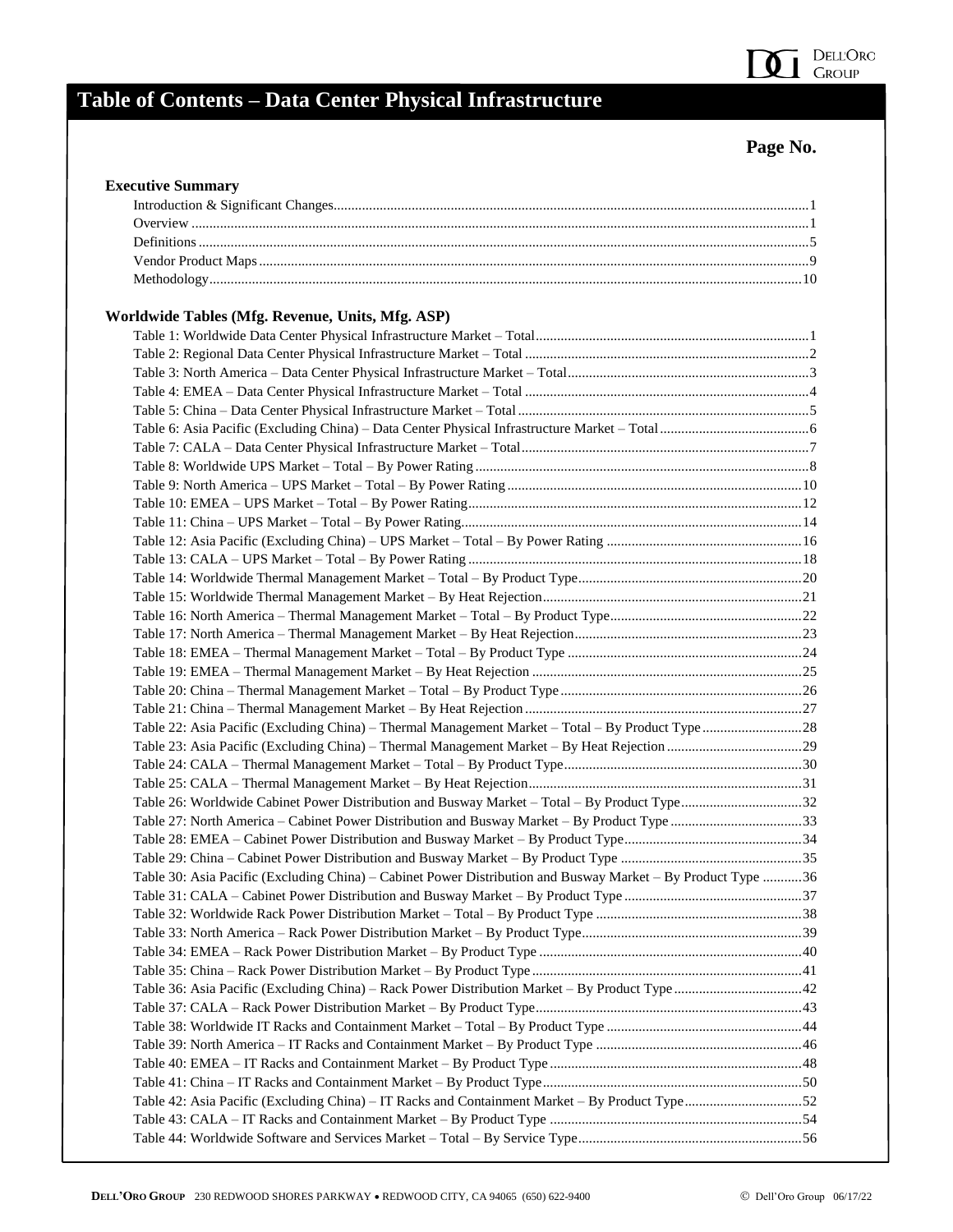

## **Page No.**

| Table 54: Asia Pacific (Excluding China) – Data Center Physical Infrastructure Market – By Customer Segment66 |  |
|---------------------------------------------------------------------------------------------------------------|--|
|                                                                                                               |  |
|                                                                                                               |  |

### **Vendor Tables**

#### **Data Center Physical Infrastructure – Total**

#### **UPS – Total**

### **Thermal Management – Total**

### **Power Distribution – Total**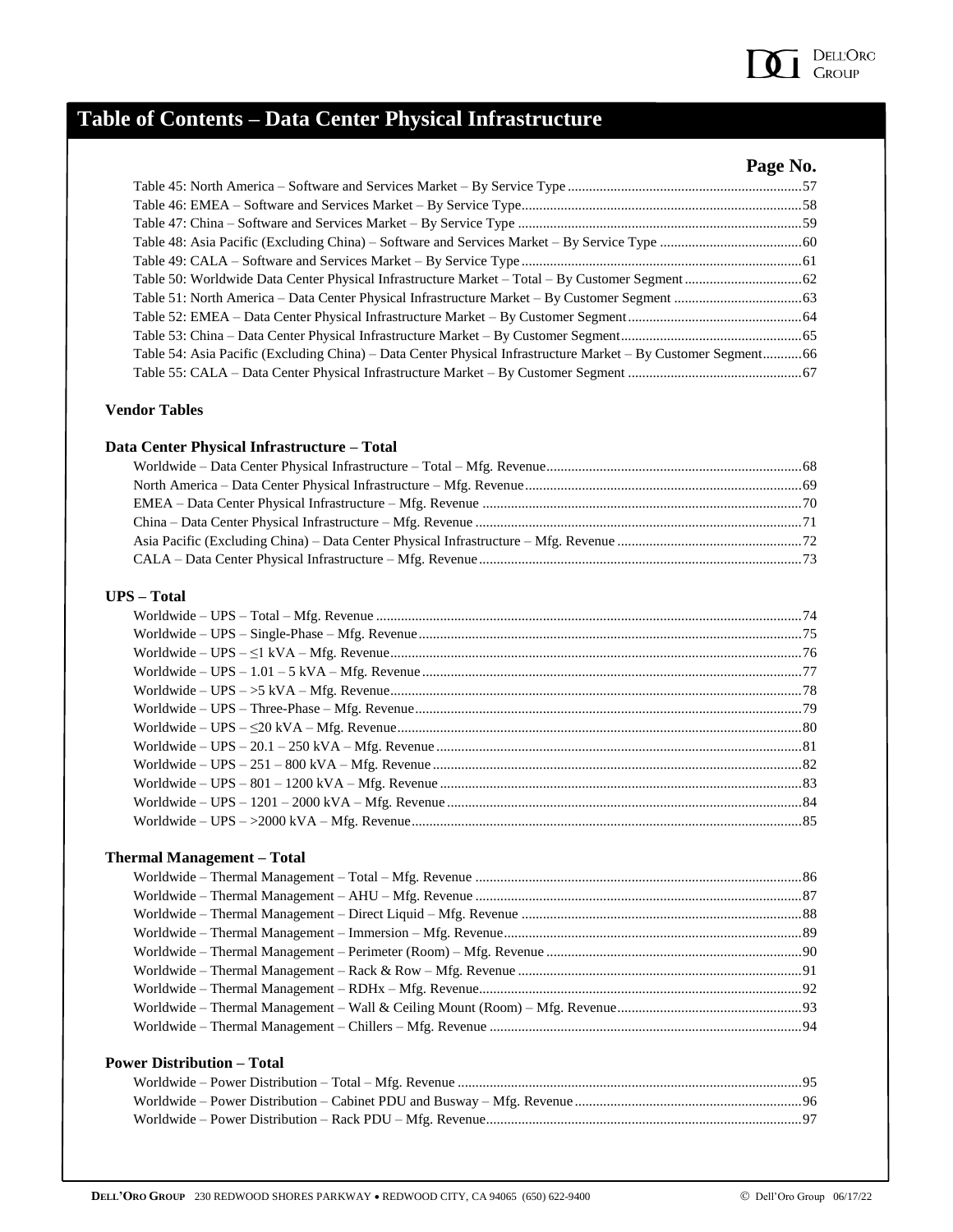

## **Page No.**

| IT Racks & Containment - Total                 | 1 agu 1 v. |
|------------------------------------------------|------------|
|                                                |            |
|                                                |            |
|                                                |            |
|                                                |            |
|                                                |            |
| <b>Software &amp; Services – Total</b>         |            |
|                                                |            |
|                                                |            |
|                                                |            |
|                                                |            |
|                                                |            |
| <b>UPS</b> – North America                     |            |
|                                                |            |
|                                                |            |
|                                                |            |
|                                                |            |
|                                                |            |
|                                                |            |
|                                                |            |
|                                                |            |
|                                                |            |
|                                                |            |
|                                                |            |
|                                                |            |
| <b>Thermal Management - North America</b>      |            |
|                                                |            |
|                                                |            |
|                                                |            |
|                                                |            |
|                                                |            |
|                                                |            |
|                                                |            |
|                                                |            |
|                                                |            |
|                                                |            |
| <b>Power Distribution - North America</b>      |            |
|                                                |            |
|                                                |            |
|                                                |            |
|                                                |            |
| IT Racks & Containment – North America         |            |
|                                                |            |
|                                                |            |
|                                                |            |
|                                                |            |
| <b>Software &amp; Services – North America</b> |            |
|                                                |            |
|                                                |            |
|                                                |            |
|                                                |            |
|                                                |            |
|                                                |            |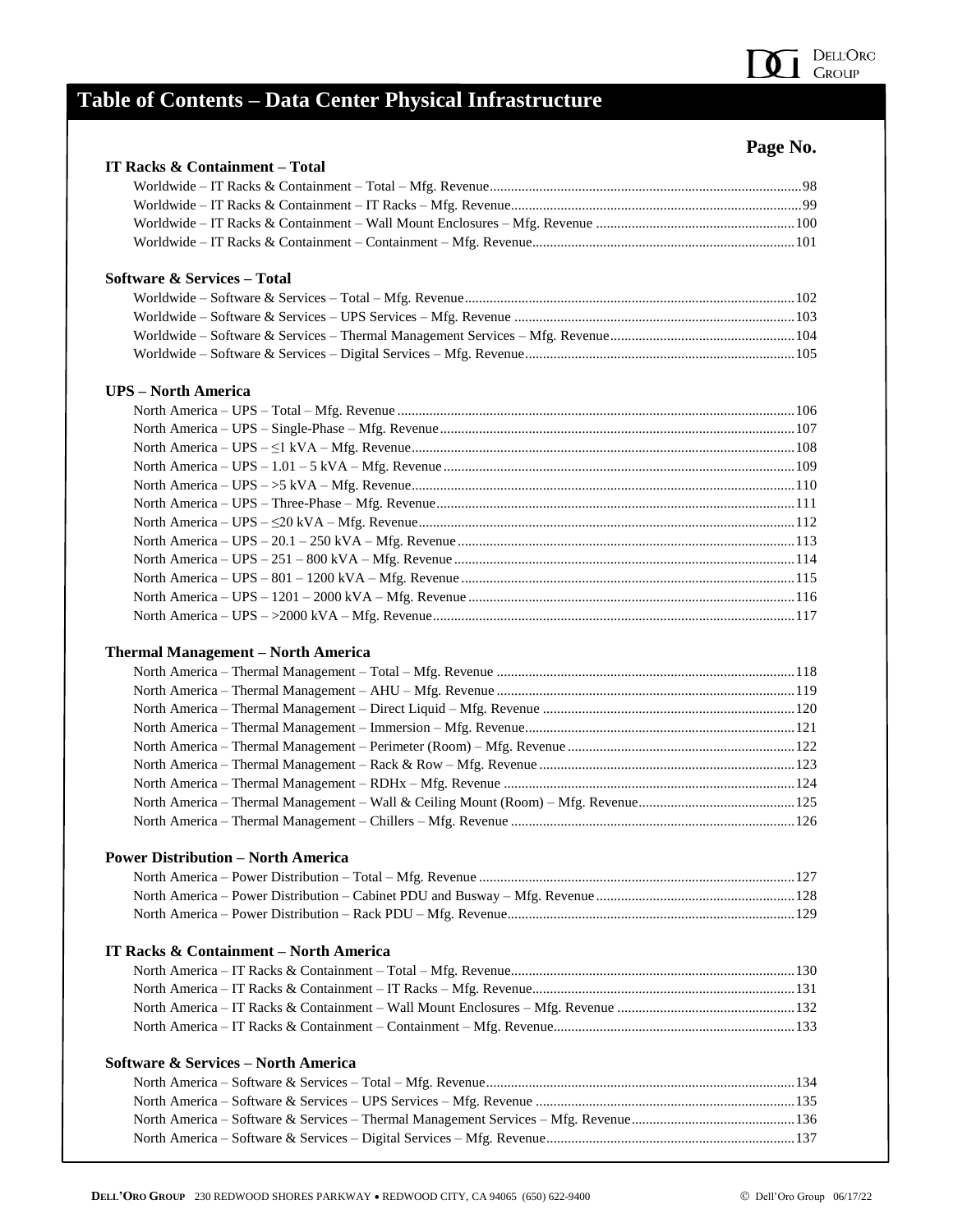

## Page No.

| <b>UPS - EMEA</b> |  |
|-------------------|--|
|                   |  |
|                   |  |
|                   |  |
|                   |  |
|                   |  |
|                   |  |
|                   |  |
|                   |  |
|                   |  |
|                   |  |
|                   |  |
|                   |  |
|                   |  |

### **Thermal Management - EMEA**

### **Power Distribution - EMEA**

#### **IT Racks & Containment - EMEA**

### **Software & Services - EMEA**

### UPS - China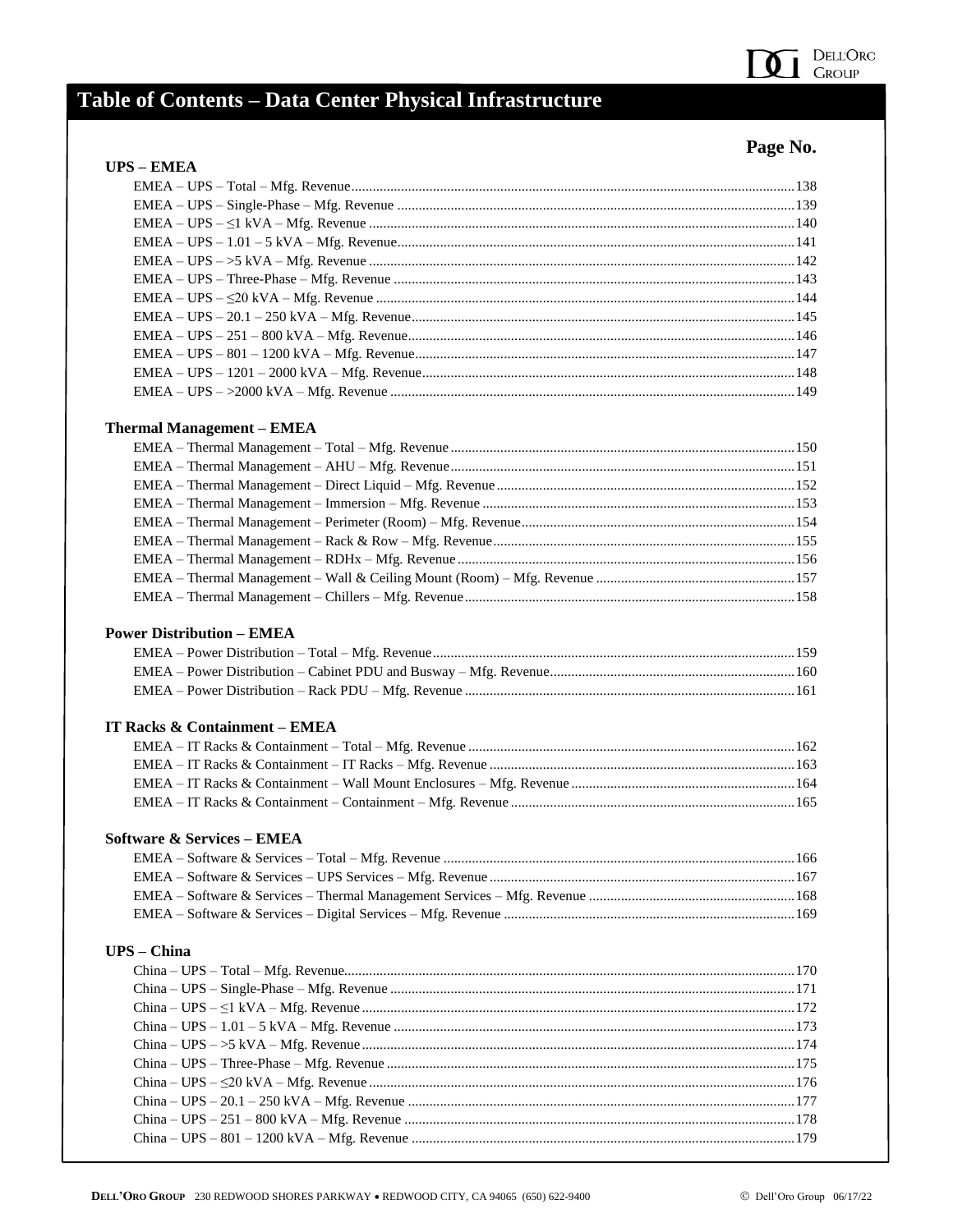

| ৲<br>n<br>11.ZJ<br>u |
|----------------------|
|----------------------|

|                                                     | rage No. |
|-----------------------------------------------------|----------|
|                                                     |          |
|                                                     |          |
| <b>Thermal Management – China</b>                   |          |
|                                                     |          |
|                                                     |          |
|                                                     |          |
|                                                     |          |
|                                                     |          |
|                                                     |          |
|                                                     |          |
|                                                     |          |
|                                                     |          |
| <b>Power Distribution – China</b>                   |          |
|                                                     |          |
|                                                     |          |
|                                                     |          |
| IT Racks & Containment - China                      |          |
|                                                     |          |
|                                                     |          |
|                                                     |          |
|                                                     |          |
| Software & Services - China                         |          |
|                                                     |          |
|                                                     |          |
|                                                     |          |
| <b>UPS</b> – Asia Pacific (Excluding China)         |          |
|                                                     |          |
|                                                     |          |
|                                                     |          |
|                                                     |          |
|                                                     |          |
|                                                     |          |
|                                                     |          |
|                                                     |          |
|                                                     |          |
|                                                     |          |
|                                                     |          |
|                                                     |          |
| Thermal Management – Asia Pacific (Excluding China) |          |
|                                                     |          |
|                                                     |          |
|                                                     |          |
|                                                     |          |
|                                                     |          |
|                                                     |          |
|                                                     |          |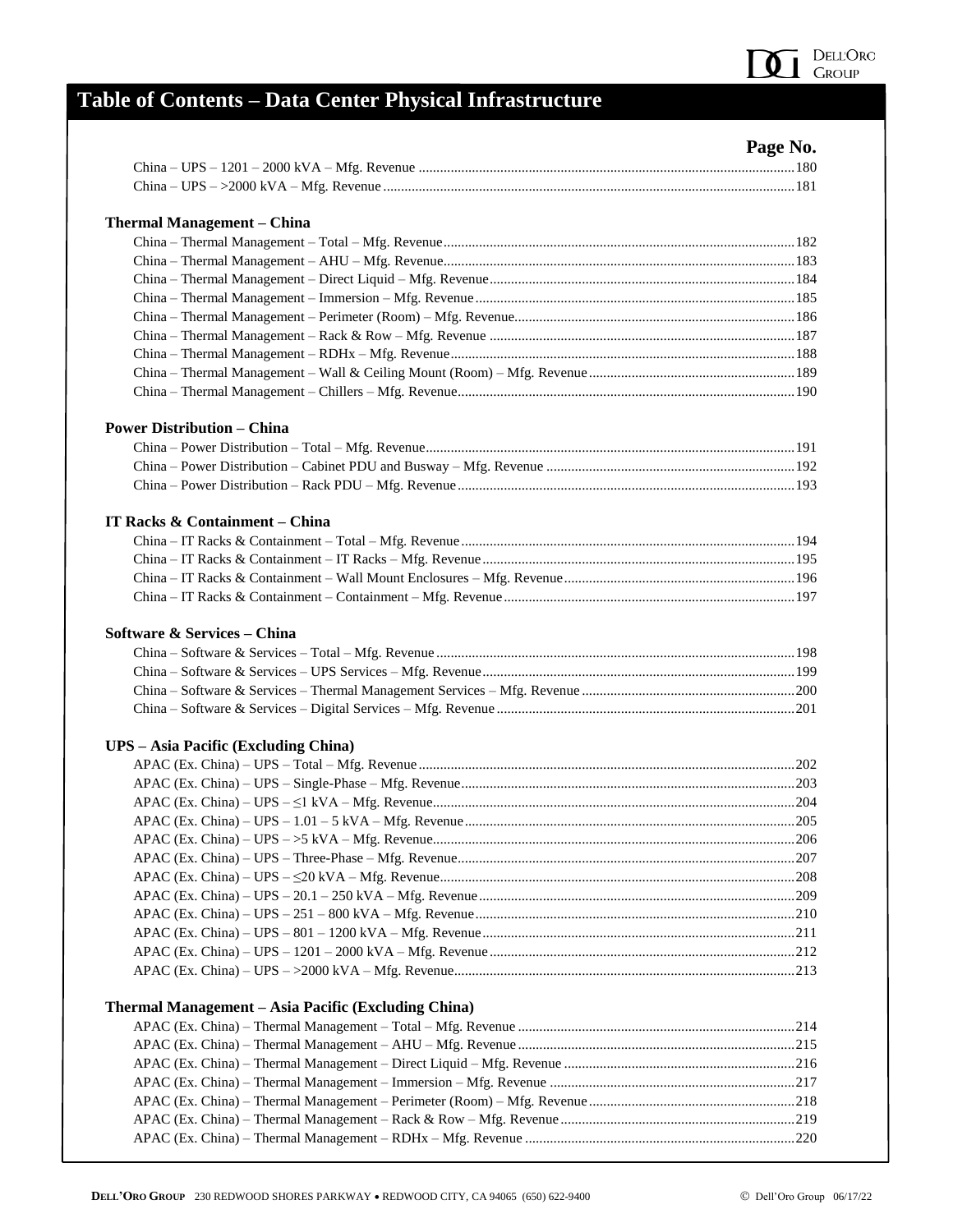

| п.<br>''<br>n<br>٠<br>н |
|-------------------------|
|-------------------------|

| <b>Power Distribution - Asia Pacific (Excluding China)</b><br>IT Racks & Containment $-$ Asia Pacific (Excluding China)<br><b>Software &amp; Services – Total</b><br><b>UPS - CALA</b><br><b>Thermal Management - CALA</b><br><b>Power Distribution - CALA</b> | rage No. |
|----------------------------------------------------------------------------------------------------------------------------------------------------------------------------------------------------------------------------------------------------------------|----------|
|                                                                                                                                                                                                                                                                |          |
|                                                                                                                                                                                                                                                                |          |
|                                                                                                                                                                                                                                                                |          |
|                                                                                                                                                                                                                                                                |          |
|                                                                                                                                                                                                                                                                |          |
|                                                                                                                                                                                                                                                                |          |
|                                                                                                                                                                                                                                                                |          |
|                                                                                                                                                                                                                                                                |          |
|                                                                                                                                                                                                                                                                |          |
|                                                                                                                                                                                                                                                                |          |
|                                                                                                                                                                                                                                                                |          |
|                                                                                                                                                                                                                                                                |          |
|                                                                                                                                                                                                                                                                |          |
|                                                                                                                                                                                                                                                                |          |
|                                                                                                                                                                                                                                                                |          |
|                                                                                                                                                                                                                                                                |          |
|                                                                                                                                                                                                                                                                |          |
|                                                                                                                                                                                                                                                                |          |
|                                                                                                                                                                                                                                                                |          |
|                                                                                                                                                                                                                                                                |          |
|                                                                                                                                                                                                                                                                |          |
|                                                                                                                                                                                                                                                                |          |
|                                                                                                                                                                                                                                                                |          |
|                                                                                                                                                                                                                                                                |          |
|                                                                                                                                                                                                                                                                |          |
|                                                                                                                                                                                                                                                                |          |
|                                                                                                                                                                                                                                                                |          |
|                                                                                                                                                                                                                                                                |          |
|                                                                                                                                                                                                                                                                |          |
|                                                                                                                                                                                                                                                                |          |
|                                                                                                                                                                                                                                                                |          |
|                                                                                                                                                                                                                                                                |          |
|                                                                                                                                                                                                                                                                |          |
|                                                                                                                                                                                                                                                                |          |
|                                                                                                                                                                                                                                                                |          |
|                                                                                                                                                                                                                                                                |          |
|                                                                                                                                                                                                                                                                |          |
|                                                                                                                                                                                                                                                                |          |
|                                                                                                                                                                                                                                                                |          |
|                                                                                                                                                                                                                                                                |          |
|                                                                                                                                                                                                                                                                |          |
|                                                                                                                                                                                                                                                                |          |
|                                                                                                                                                                                                                                                                |          |
| IT Racks & Containment - CALA                                                                                                                                                                                                                                  |          |
|                                                                                                                                                                                                                                                                |          |
|                                                                                                                                                                                                                                                                |          |